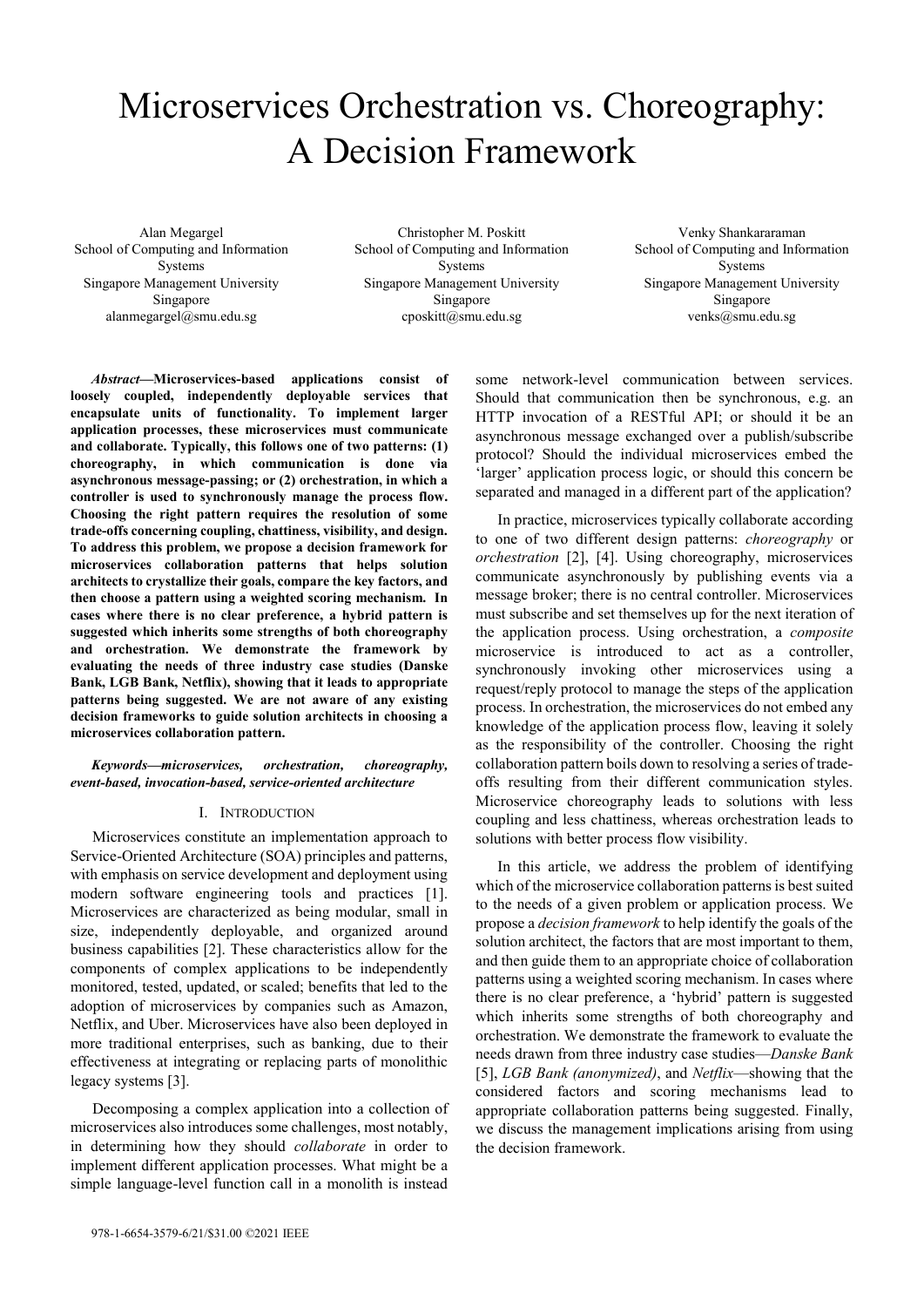## II. RELATED WORK

In this section, we review related work in the area of microservices design challenges, and the use of decision frameworks to guide solution architects in overcoming these challenges. First, we review the fundamental microservice design principles. Then we review microservice design challenges related to service composition and documentation, followed by a review of the two dominant microservices collaboration patterns – choreography and orchestration. Finally, we review related work on architecture decision frameworks.

# *A. Microservice Design Principles*

In order to achieve the agility and scalability goals of a microservices-based architecture, the design of each microservice should be guided by the following fundamental design principles [3]:

*1) Do One Thing Well:* "Microservices should be highly cohesive [6], [7], in that they encapsulate elements (methods and data) that belong together. A microservice has a specific responsibility enforced by explicit boundaries. It is the only source of a function or truth; i.e. the microservice is designed to be the single place to get, add, or change a 'thing', e.g. a customer, or a product". Domain-Driven Design (DDD) [8] has proven to be a good approach for identifying optimal microservice granularity and bounded context [9].

*2) No Bigger than a Squad:* "Each microservice is small enough that it can be built and maintained by a squad (small team) working independently. A single squad / team should comfortably own a microservice, whereby the full context of the microservice is able to be understood by a single person". A squad should be no more than 10 people [10].

*3) Don't Share Data Stores:* "Only one microservice is to own its underlying data [6]. This implies moving away from normalized and centralised shared data stores. Microservices that need to share data, can do so via API interaction or eventbased interaction".

*4) Independent Release Cadence:* "Microservices should be loosely coupled [7] and therefore should have their own release cadence and evolve independently. It should always be possible to deploy a microservice without redeploying any other microservices. Microservices that must always be released together could be redesigned and merged into one microservice".

Following the above design principles, small-sized, loosly-coupled, and independently depoyable microservices are more suitable for cloud deployent as compared to monoliths [3]. Small-sized deployment objects also makes containerization (e.g. using Docker) practical, as well as continuous integration (i.e. scripted build, test, and deploy) using agile DevOps tools and methods [1]. Cloud-based microservices are typically exposed to external third parties as well as to internal user interfaces, via an API Gateway. A conceptual microservices-based architecture is illustrated in Fig. 1 below. As an architectural principle, the user interface should only contain presentation logic, and all of the business logic and data should reside in the microservices layer [3].



Fig. 1. Conceptual Microservices-based Architecture [3]

### *B. Microservice Design Challenges*

Organizations are increasingly challenged to migrate from a monolithic application architecture to a microservicesbased architecture [3]. SOA implementations without microserves have challenges related to monolithic deployment, and bounded data modeling, along with a complex protocol stack for implementing solutions. An Enterprise Service Bus (ESB), an SOA design pattern, does however provide a centralized view of application process flows. On the other hand, a microservices-based architecture provides greater autonomy of services, reduces data structure dependencies, and provides elastic service scalability through individual service instantiation. A microservices-based architecture does however sacrifice the centralized view of application process flows, which is now distributed across services [4]. With or without microservices, a common challenge of SOA implementations is the collaboration of multiple services to fulfill a 'larger' application process [11].

A microservices-based architecture has desirable characteristics which support continuous integration (i.e. an automated build, test and deploy of individual microservices) such as modularity, scalability and separation of concerns [12]. However, because of the modular and independent nature of microservices, the visibility of an application process becomes challenging in terms of process documentation [13]. For example, one user-triggered request is no longer processed by a single monolithic system: rather it is processed by many microservices collaborating together to fulfil the end-to-end application process. A recent survey of architects across multiple industries revealed the challenges of documenting microservices-based applications to be: a) "documentation is mainly achieved manually", b) "documentation is wrong or out-of-date", c) "documentation is incomplete", d) "no appropriate visualization for different stakeholders", and e) "tools' lack of providing runtime Key Performance Indicators (KPI)" [13].

Microservice containerization and container orchestration is well defined by the tool providers, e.g. Docker and Kubernetes. Container orchestration tools simplify the management of container-based systems using features such as deployment automation, auto-scaling and self-healing. Yussupov [12] leverages the classic Enterprise Integration Patterns (EIP) [14], Pipes and Filters, to propose a "patternbased microservices composition meta-model" for designing container-based applications.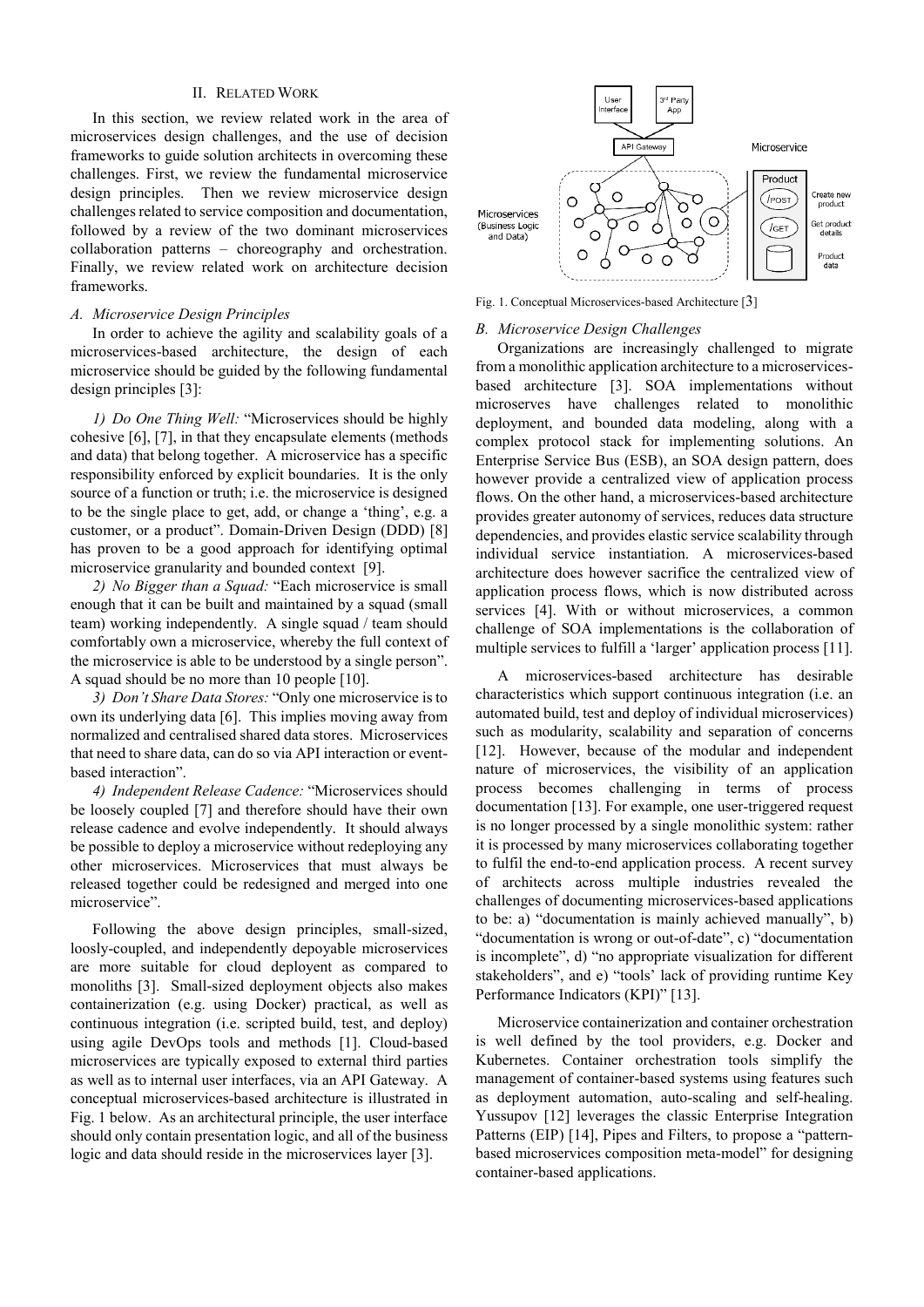# *C. Microservices Collaboration*

Microservices collaboration can be defined as the action of a number of microservices working together in order to satisfy a business need [15]. In a monolithic application, all the functionalities required for fulfilling the business need are found within the code segment of a large application, as illustrated in Fig. 2 below. The business need is satisfied through the interaction between different functions, which is achieved through inter-process communication, usually between the various code segments running on the same hardware platform (server) using function or language-level method calls [2].



Fig. 2. Inter-Functional Collaboration in a Monolithic Application

 However, in a microservices-based architecture, an application is comprised of multiple microservices, each executing a part of the required functionality, as illustrated in Fig. 3 below. Rather than language-level method calls as in a monolith, microservices communicate via standards-based protocols, e.g. HTTP for invocation-based communication, or a message-based communication via a message broker. With each microservice encapsulating a single application function (business logic), instantiated independently in a decoupled way, an abstract mechanism is needed to coordinate the communications between microservices in order to execute the end-to-end application process.



Fig. 3. Microservices Collaboration

In a microservices-based architecture, the business need can only be satisfied through collaboration between the microservices [2]. For example, the business need of an order fulfilment process for a web-based retailer may require three microservices to collaborate, namely payment, inventory, and shipment [15]. The payment microservice is responsible for ensuring the payment is processed, the inventory microservice is responsible for reserving the items ordered and updating the inventory, and the shipment microservice is responsible for ensuring the items ordered are shipped to the customer. This collaboration can be designed using two different architectural patterns; either the choreography pattern, or the orchestration pattern [3].

#### *D. Decision Frameworks*

Decision frameworks provide a way to facilitate and enhance decision making by assisting the solution architect in deciding on the technology and architecture of a solution for a given business requirement [16]. While decision frameworks vary in design and purpose, they generally address three common elements which include: a) helping to identify clear goals, b) illuminating key questions that help decision participants to scope problems, and c) providing support to make a final choice having considered the pros and cons of each option. Scoring mechanisms are typically used to help compare the options. For example, Griffin [17] developed a decision framework to assist solution architects in deciding on the technology best suited to support decentralized control of a distributed business process.

Goossens [18] has developed a high-level decision framework for helping organizations make well-supported software architecture design decisions regarding three categories, namely communication between microservices, integration, and management of the microservices. This framework provides support on how to solve the three challenges on a conceptual level but does not provide any support in translating these findings into designing a working solution. The framework reported in this paper attempts to focus only on one challenge, namely microservices collaboration, and provides a method for comparing the different collaboration patterns and choosing the most suitable pattern for a given business requirement.

While various authors have compared microservice collaboration patterns descriptively (e.g. Richardson [2], Cerny [4], Haj Ali [19]) or experimentally (e.g. Singhal [20], Rudrabhatla [21]), we are not aware of any existing decision frameworks to guide solution architects in choosing a microservice collaboration pattern.

#### III. MICROSERVICE COLLABORATION PATTERNS

This section covers the microservice collaboration patterns which are commonly used, as follows:

#### *A. Microservice Choreography Pattern*

Using this collaboration pattern, there is no 'controller' of the end-to-end application process flow. Instead, microservices will publish an event (via a message broker) whenever there is a state change, whereby other microservices subscribing to that event then set themselves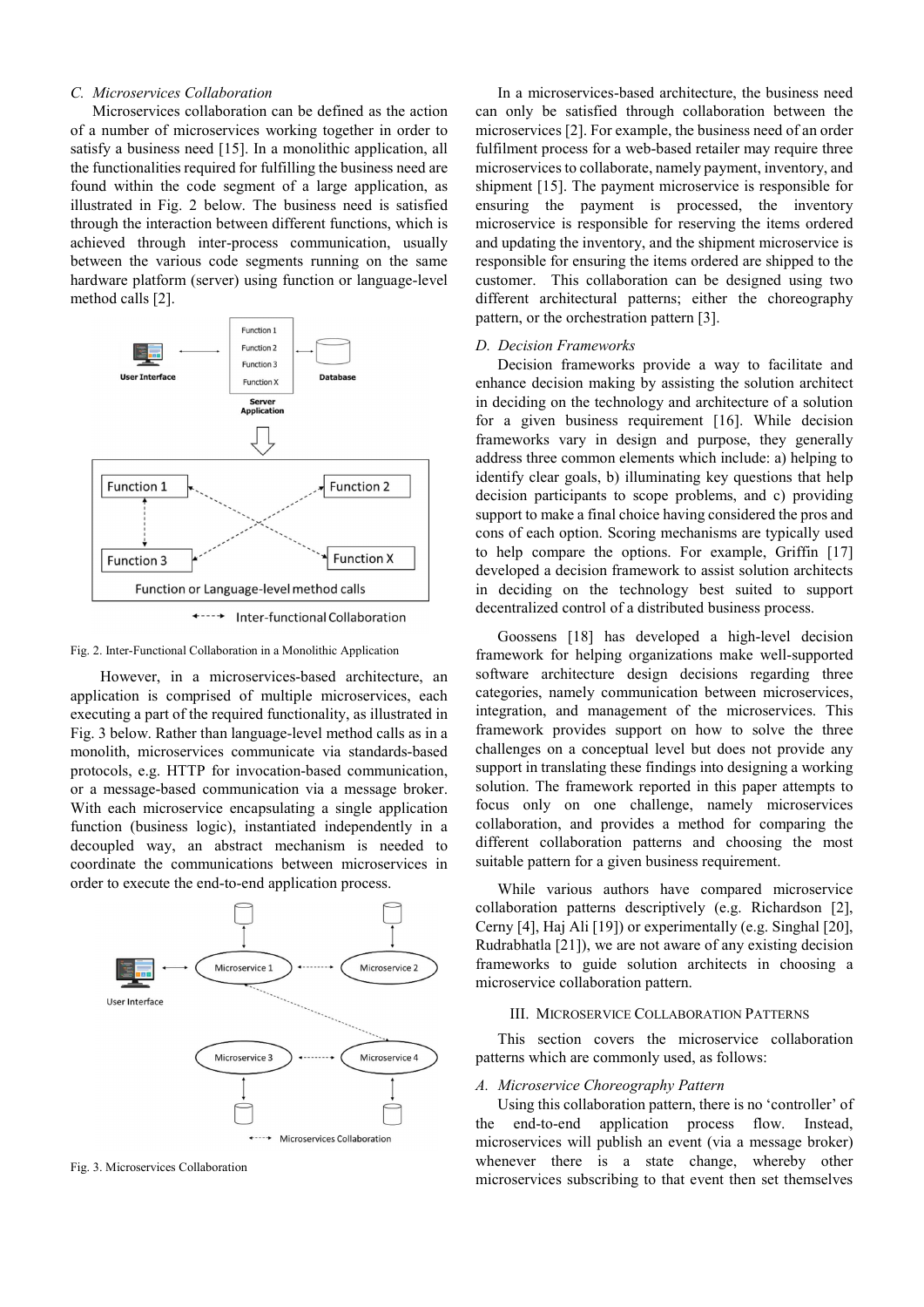up for the next iteration of the process. Fig. 4 below illustrates an example of microservice choreography, for an order management application using multiple microservices.



Fig. 4. Example of Microservice Choreography

In the above example, whenever the Customer microservice changes state, e.g. a customer record is created or updated, then it publishes an event (message) via a message broker. The Order microservice subscribes to the event, because it needs to know the customer's name; the Payment microservice subscribes to the event because it needs to know the customer's credit card details; the Shipment microservice subscribes to the event because it needs to know the customer's mailing address; and the notification microservice subscribes to the event because it needs to know the customer's email address. For event-based collaboration to work, all of these microservices need to know the new customer information before the next order occurs. Note that there are five copies of the Customer database, in this example.

Strengths of the choreography pattern include the following [2], [4], [19]:

• *Loosely Coupled* 

Microservices can be deployed independently. Any active process data will be queued up in the message broker during deployment time, so there will be no interruption.

• *Low Chattiness* 

Data is exchanged between microservices only if there is a state change. This pattern is suitable for microservices which are deployed across the wide area network.

Weaknesses of the choreography pattern include the following [2], [4], [19]:

• *Poor Process Visibility* 

End-to-end processes are difficult to monitor, e.g. the runtime state of a process. Furthermore, point-to-point connections can lead to 'spaghetti' architectures which are inherently unmanageable. This pattern is less suitable for complex processes which involve a large number of microservices.

• *Complex Design* 

Due to the poor visibility of end-to-end processes, and the need for a message broker to intermediate the process flow, the design of applications becomes relatively complex.

• *Poor Reusability (Weak Atomicity)* 

Microservices must maintain copies of databases (or database tables), other than the one that they own. Weak atomicity makes microservices less reusable for assembly into other applications.

## • *Indeterminate Response Time*

If a microservice goes offline temporarily during a process iteration, the process will eventually complete when the microservice goes back online. This feature makes the response time indeterminate, and therefore this pattern is not suitable if a user interface needs an immediate response.

## *B. Microservice Orchestration Pattern*

In this collaboration pattern, a composite microservice acts as the 'controller' which orchestrates the end-to-end application process flow by invoking multiple atomic services in a sequence. Microservice invocation is done via request/reply interaction, during the process execution. Fig. 5 below illustrates an example of microservice orchestration, for the same order management application described above.



Fig. 5. Example of Microservice Orchestration

In the above example, invocation-based request-reply interaction is used instead of event-based publish-subscribe interaction. Composite microservices may invoke any other composite or atomic microservices, in order to orchestrate an application process. Atomic microservices should never invoke each other. Atomic microservices have exclusive access to their own data. Note that there is only one copy of each database, in this example.

Strengths of the orchestration pattern include the following [2], [4], [19]:

• *Clear Process Visibility* 

End-to-end processes are easy to monitor, e.g. the runtime state of a process. This pattern is more suitable for complex processes which involve a large number of microservices.

• *Simple Design* 

Due to the clear visibility of end-to-end processes, and point-to-point style of invocation-based communication, the design of applications becomes relatively simple.

• *High Reusability (Strong Atomicity)* 

Microservices encapsulate a single entity (object), and have exclusive access to data that they own. Strong atomicity makes microservices more reusable for assembly into other applications.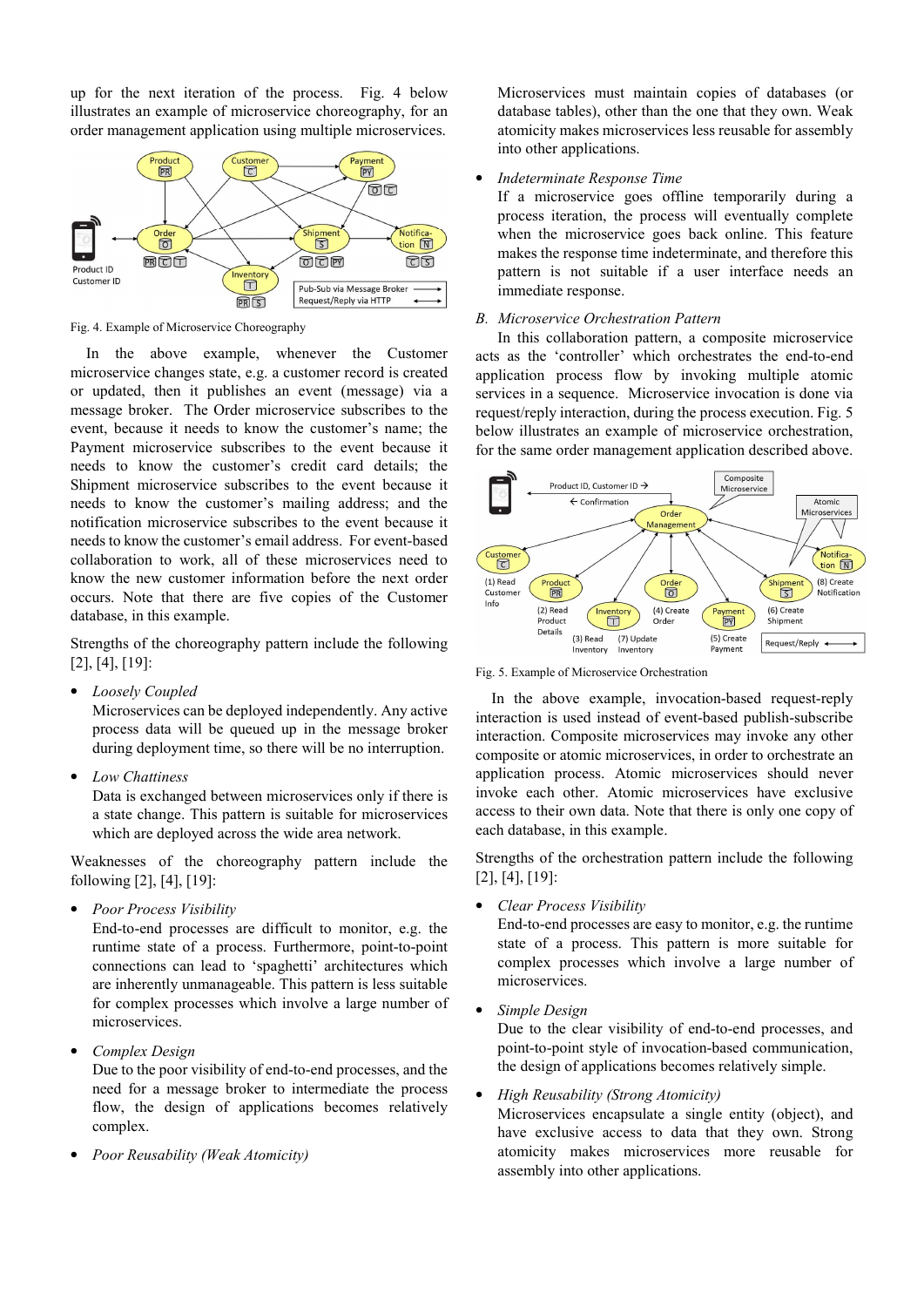• *Predictable Response Time* 

Each step in the application process flow uses invocationbased request-reply interaction. This makes response times predictable, even for error responses, therefore this pattern is suitable if a user interface needs an immediate response.

Weaknesses of the orchestration pattern include the following [2], [4], [19]:

• *Tightly Coupled* 

Microservices can be deployed independently, but require downtime during deployment in order to avoid interruption of the application process flow. This can be overcome by using an active-active load-balanced configuration.

• *High Chattiness* 

Data is exchanged between microservices during each step of the application process flow, therefore this pattern is not suitable for microservices which are deployed across the wide area network.

## *C. Choreography with a Process Engine Pattern*

This final collaboration pattern is essentially a hybrid of the other two, in that it combines the asynchronicity and flexibility of choreography with the process visibility of orchestration [22]. Instead of having atomic microservices subscribing to state changes in each other, a composite microservice (the 'controller') becomes responsible for ensuring the execution of steps by publishing and subscribing to events. Fig. 5 below illustrates an example of this hybrid pattern for the same scenario as described earlier, i.e. propagating an update of some customer's details.



Fig. 5. Example of Choreography with a Process Engine

In the above example, an invocation-based request-reply from the UI to the Customer microservice is used to update a customer's details. The microservice replies to indicate that it is processing the update, then publishes an event (message) via a message broker to indicate its state has changed. The controller (Propagate Customer Changes) subscribes to this event, and in turn publishes its own events that are subscribed to by atomic microservices that need to know about the changes. The controller has full visibility of the end-to-end process, and is able to perform any necessary actions once the process has been completed (or fails), e.g. publishing a push notification to the web application.

In our example, the controller is implemented as a composite microservice, but it could alternatively be implemented using the worklist and queue services of Conductor, Netflix's workflow orchestration engine [23].

This 'hybrid' pattern inherits some strengths of both choreography and orchestration. For example, it is loosely coupled due to the use of brokers, yet it retains process visibility. However, the chattiness is higher than in pure choreography, and while the introduction of a controller does help simplify the design, it also introduces a potential bottleneck in terms of scalability [24].

## IV. DECISION FRAMEWORK

This section describes a framework for deciding which microservices collaboration pattern to use. The framework employs a set of six collaboration factors derived from the previous section, including: a) distribution of microservices across the wide area network (WAN), impacting 'chattiness', b) predictability of response time from the application process, c) loose coupling of microservices to the process, impacting deployment, d) reusability (i.e. atomicity) of microservices, e) complexity (i.e. number of microservices in the application process), and f) runtime visibility of the application process flow.

As a first step, the company's architecture team, or lead architect, is meant to assess the general ability of each microservices collaboration pattern to handle/provide the six collaboration factors, and then establish this assessment as an internal Technology Architecture Standard to guide on-going solution architectures. Here, the lead architect needs to answer the question, how capable is each collaboration pattern (choreography and orchestration) in satisfying each of the six collaboration factors? In terms of 'Ability', each collaboration factor is to be assessed using a five-point Likert scale; 1-Incabable, 2-Slightly Incapable, 3-Neutral, 4- Capable, 5-Very Capable. A worked example is provided in Table 1 below.

TABLE I ASSESSMENT OF ABILITY (WORKED EXAMPLE)

|                                                       | Ability $(1-5)$   |                    |
|-------------------------------------------------------|-------------------|--------------------|
| <b>Ability to Handle/Provide</b>                      | Choreo-<br>graphy | Orches-<br>tration |
| Distribution Across Networks                          | 5                 |                    |
| - µ-services deployment across the WAN                |                   |                    |
| Predictability of Response Time                       | 3                 |                    |
| - from an application process                         |                   |                    |
| Loose Coupling (Hot Deployments)                      | 5                 | ٦                  |
| - deployment without process interruption             |                   |                    |
| Service Reusability (Atomicity)                       |                   | 5                  |
| - degree to which u-services are reusable             |                   |                    |
| Design Complexity                                     | $\mathfrak{Z}$    |                    |
| - number of $\mu$ -services in an application process |                   |                    |
| <b>Runtime Process Visibility</b>                     |                   |                    |
| - ability to monitor the runtime state of a process   |                   |                    |

For each on-going solution, the solution architect together with business users are meant to assess the priority of each of the six collaboration factors, in satisfying the business need of the solution. In terms of business 'Priority', each collaboration factor is to be assessed using a five-point Likert scale; 1-Not a Priority, 2-Low Priority, 3-Medium Priority, 4- High Priority, 5-Essential. For each of the six collaboration factors, the assessed priority is then multiplied by the assessed ability for each collaboration pattern. The total score for each collaboration pattern then serves as an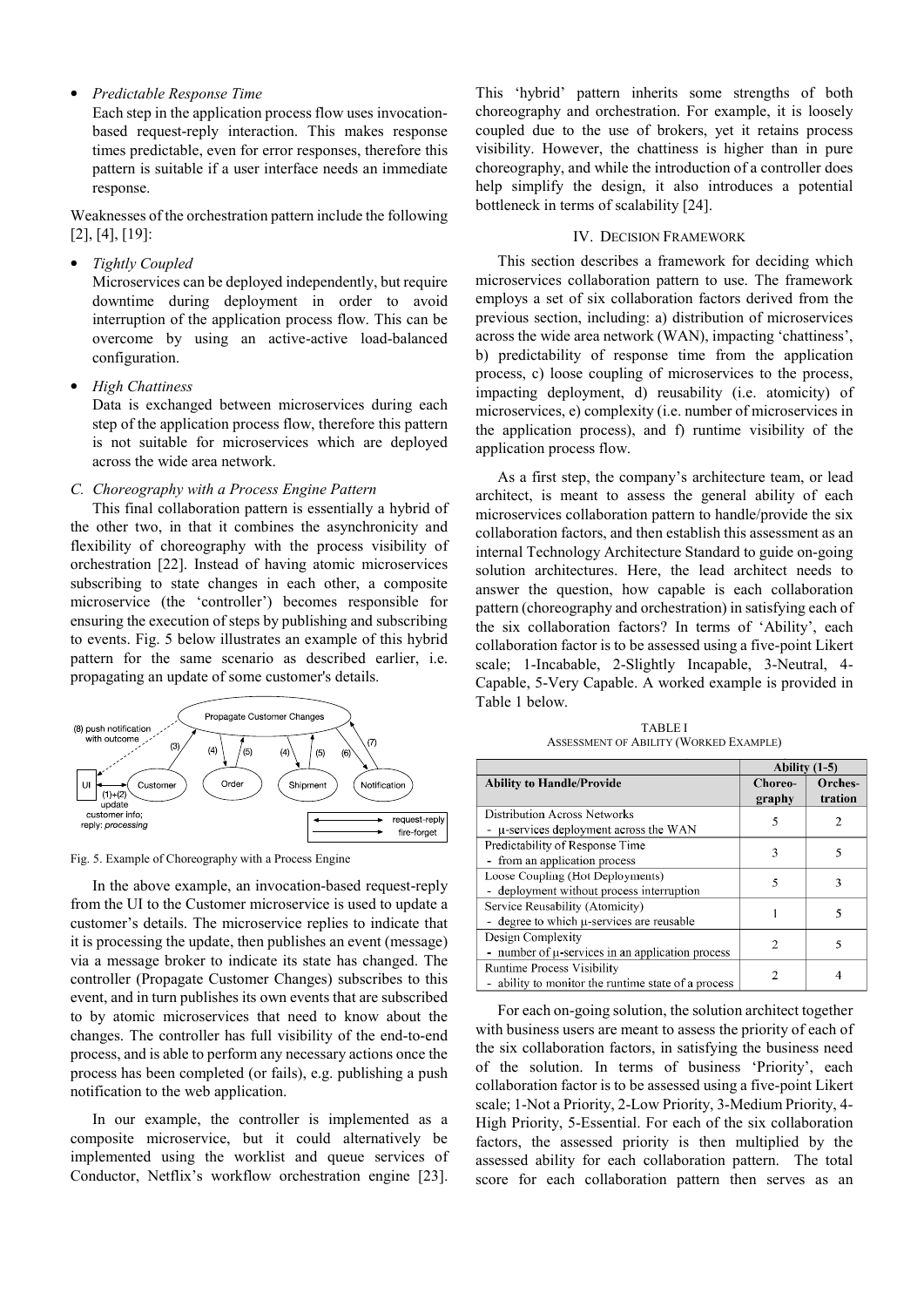indication to the solution architect as to which collaboration pattern should be selected for the solution.

 Three worked examples of the framework are provided in the following subsections. Here, we are demonstrating the use of the framework on known industry cases. The first case, Danske Bank, results in choreography as the selected collaboration pattern. The second case, LGB Bank, results in orchestration as the selected pattern. The third case, Netflix, results in no clear pattern preference and recommends a 'hybrid' collaboration pattern. Note: we are simply demonstrating the use of the framework here, and we will leave a real evaluation of the framework involving industry partners to future work.

#### *A. Danske Bank Case*

Our first case study is the Danske Bank Foreign Exchange (FX) Core system, a legacy monolithic solution that was recently re-implemented using microservices [5]. Some key requirements of the case study included: a) that all communication should be asynchronous, b) services should be loosely coupled, c) ability to deploy in private data centers and eventually private clouds, and d) no explicit requirement for FX Core microservices to be reused in other applications.

A worked example of the Danske Bank assessment is shown in Table II below, which indicates that a choreography collaboration pattern should be selected. This outcome is predominantly due to the business needs for loose coupling and distribution across networks: choreography is 'very capable' (5) for both, and they have also been scored as 'essential' (5) for Danske Bank owing to requirements 'b' and 'c' respectively.

| <b>TABLE II</b>                         |  |
|-----------------------------------------|--|
| DANSKE BANK ASSESSMENT (WORKED EXAMPLE) |  |

|                                   |                     | <b>Priority x Ability</b> |                    |
|-----------------------------------|---------------------|---------------------------|--------------------|
| <b>Business Need</b>              | Priority<br>$(1-5)$ | Choreo-<br>graphy         | Orches-<br>tration |
| Distribution Across Networks      | 5                   | $5x5=25$                  | $5x2=10$           |
| Predictability of Response Time   | $\overline{2}$      | $2x3=6$                   | $2x5=10$           |
| Loose Coupling (Hot Deployments)  | 5                   | $5x5=25$                  | $5x3=15$           |
| Service Reusability (Atomicity)   |                     | $1x1=1$                   | $1x5=5$            |
| Design Complexity                 |                     | $1x2=2$                   | $1x5=5$            |
| <b>Runtime Process Visibility</b> | ш                   | $1x2=2$                   | $1x4=4$            |
|                                   | <b>TOTAL</b>        | 61                        | 49                 |

## *B. LGB Bank Case*

In the case of Large Global Bank (LGB Bank), based on a case from a real bank but named anonymously, their application process involved automating the reselling of third party travel insurance, initiated via a mobile device. Constraints of the application process included: a) all required microservices deployed on a single local area network, b) immediate response from the application process sent back to the mobile device (e.g. insurance policy number), c) active-active load-balanced deployment of microservices, to ensure no interruption of the process, d) all microservices designed to be reused by multiple other application processes, e) a large number of atomic microservices (nine to be exact) involved in the application process, and f) the application process must be easily documented.

A worked example of the LGB Bank assessment is shown in Table III below, which indicates that an orchestration collaboration pattern should be selected. This outcome is due to several high priority or essential LGB Bank business needs that orchestration is 'very capable' (5) for. For example, service reusability was identified as 'essential' (5) owing to constraints 'd' and 'e'. Similarly, predictability of response time was identified as 'essential' (5) owing to constraint 'b'.

| <b>TABLE III</b>                            |
|---------------------------------------------|
| <b>LGB BANK ASSESSMENT (WORKED EXAMPLE)</b> |

|                                     |                     | <b>Priority x Ability</b> |                    |
|-------------------------------------|---------------------|---------------------------|--------------------|
| <b>Business Need</b>                | Priority<br>$(1-5)$ | Choreo-<br>graphy         | Orches-<br>tration |
| <b>Distribution Across Networks</b> | 2                   | $2x5=10$                  | $2x2=4$            |
| Predictability of Response Time     | 5                   | $5x3=15$                  | $5x5=25$           |
| Loose Coupling (Hot Deployments)    | 3                   | $3x5=15$                  | $3x3=9$            |
| Service Reusability (Atomicity)     | 5                   | $5x1=5$                   | $5x5=25$           |
| Design Complexity                   | 4                   | $4x2=8$                   | $4x5=20$           |
| Runtime Process Visibility          | 4                   | $4x2=8$                   | $4x4=16$           |
|                                     | TOTAL               | 61                        | 99                 |

#### *C. Netflix Case*

If the decision framework does not return a clear preference for choreography or orchestration, then adopting the 'hybrid' pattern – choreography with a process engine – may be the appropriate choice to make.

Netflix described the challenges of implementing their business processes in a recent article [25]. Key factors include: a) a growing number of microservices and increasing complexity of existing choreographed processes, b) the need to be able to track and visualize process flows, c) the ability to support complex workflows that run over multiple days, d) the need to scale to millions of concurrently running workflows, and e) the need to be able to force tasks to synchronously complete.

A worked example in Table IV below returns no clear preference for choreography or orchestration (e.g. scores within 10 points), and thus a hybrid approach combining the key strengths of both is appropriate. In such a case, a 'hybrid' pattern - choreography with a process engine – may be adopted. In the Netflix case, this outcome arises because it has a mix of high priority business needs that can be capably supported by choreography or orchestration. For example, choreography is 'very capable' (5) for loose coupling, which is 'essential' (5) for Netflix owing to factors 'a' and 'd'. On the other hand, orchestration is 'capable' (4) for runtime process visibility, which is 'high priority' (4) for Netflix owing to factor 'b'.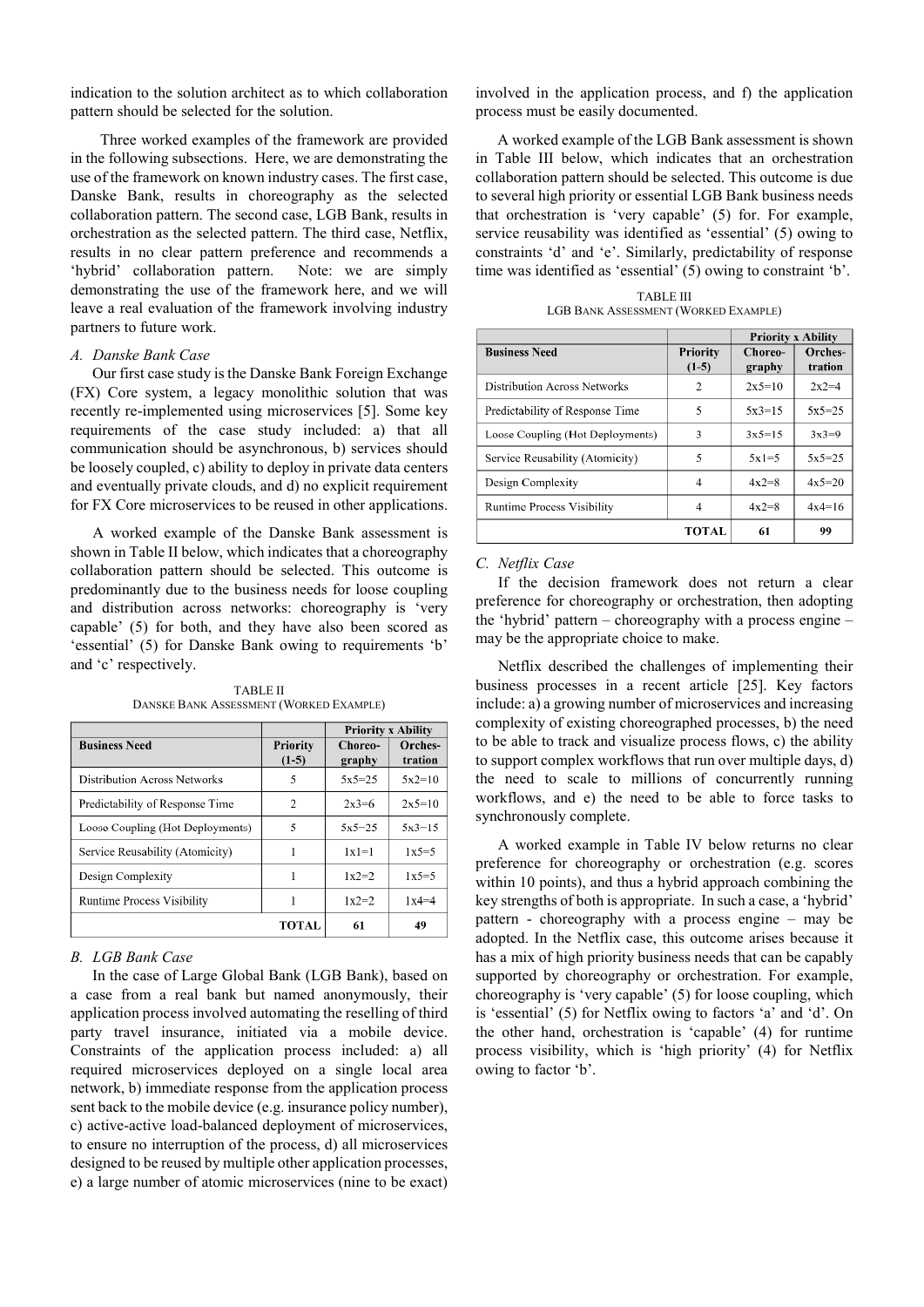|                                   |                     | <b>Priority x Ability</b> |                    |
|-----------------------------------|---------------------|---------------------------|--------------------|
| <b>Business Need</b>              | Priority<br>$(1-5)$ | Choreo-<br>graphy         | Orches-<br>tration |
| Distribution Across Networks      | 5                   | $5x5=25$                  | $5x2=10$           |
| Predictability of Response Time   | 4                   | $4x3=12$                  | $4x5=20$           |
| Loose Coupling (Hot Deployments)  | 5                   | $5x5=25$                  | $5x3=15$           |
| Service Reusability (Atomicity)   | 2                   | $2x1=2$                   | $2x5=10$           |
| Design Complexity                 | 2                   | $2x2=4$                   | $2x5=10$           |
| <b>Runtime Process Visibility</b> | 4                   | $4x2=8$                   | $4x4=16$           |
|                                   | TOTAL               | 76                        | 81                 |

TABLE IV NETFLIX ASSESSMENT (WORKED EXAMPLE)

## V. MANAGEMENT IMPLICATIONS

The framework proposed in this paper is meant to guide the solution architect in deciding which microservice collaboration pattern to use for specific application processes. However, it is important to note that both collaboration patterns, as well as the 'hybrid' pattern, may be employed concurrently across a company's multiple application processes, on a case-by-case basis, depending on the design goals of each application.

Generally, the choreography collaboration pattern is preferred when there are a few microservices involved in the application process, the microservices are deployed across the wide area network, and deployment must be done without interrupting the application process. The downside of employing this pattern is that there is a cost of maintaining a message broker, and application processes are difficult to monitor at runtime due to the event-based nature of the microservices collaboration. Another downside of using this pattern is that multiple copies of the same database would need to be propagated across all of the microservices that use that data, which would have implications on database maintenance and storage costs, and would limit reusability of those microservices to be assembled into new applications.

Generally, the orchestration collaboration pattern is preferred when there are many microservices involved in the application process, the microservices are deployed on a single local area network, and an immediate response is needed from the application process. The downside of employing this pattern is that microservices are tightly coupled to the process controller through invocation-based communication, and therefore active-active load-balancing is needed in order not to interrupt the application process during deployments. One of the main benefits of this pattern, is that the process is easily visible through documentation, or simply by looking at the composite microservice (process controller) code. The other main benefit of this pattern is service reusability (atomicity), in that: a) microservices stand alone (are atomic) as they are decoupled for the processing logic, and b) microservices have clear ownership of their underlying data, with no need to propagate data redundantly across multiple other microservices (as with choreography).

The 'hybrid' collaboration pattern – choreography with a process engine – implemented in Netflix's Conductor [25], has been shown to add process visibility to the choreography pattern with a trade-off of increased chattiness [24]. All other aspects of the choreography pattern remain the same, e.g. loose coupling. In at least one study, a limitation of Netflix Conductor was revealed, as it was not able to execute workflows involving hundreds of tasks [24]. Alternatives to Netflix Conductor include: Amazon 'Step Functions', Uber 'Cadence', and Zeebe 'Zeebe'.

Both of the primary collaboration patterns can claim 'agility' as a benefit, although through different means. The choreography collaboration pattern enables agility because the reuse of existing microservices is not considered in the design, due to poor atomicity; meaning agility is not hampered from having to design for and manage service reuse. Conversely, the orchestration collaboration pattern enables agility precisely due to the reuse of existing atomic microservices. Reuse of software assets is typically an organizational challenge, rather than a technical challenge. It is our observation that organizations that are ineffective in managing software reuse, tend to decide on the choreography collaboration pattern, regardless of other factors.

#### VI. CONCLUSION

In this article, we have compared the two main microservice collaboration patterns – choreography and orchestration - and have proposed a decision framework to help solution architects choose appropriate patterns for their applications. The framework encourages them to identify their goals in a way that aligns to the key distinguishing properties of the patterns, then suggests an option based on a weighted scoring mechanism. Finally, we applied it in three case studies (Danske Bank, LGB Bank, Netflix), where contrasting requirements in coupling and reusability led to different collaboration patterns being suggested. We are not aware of any existing decision frameworks to guide solution architects in choosing a microservices collaboration pattern.

We extended our framework to support a 'hybrid' collaboration pattern – choreography with process engine – which combines aspects of both choreography and orchestration. For example, in Netflix's Conductor [25], microservices communicate asynchronously via queues (as in choreography) but also have a centralized process engine (as in orchestration). This flexibility would allow for collaboration patterns where a degree of loose coupling and runtime process visibility are simultaneously provided [22].

For future work, we intend to test our decision framework with industry partners who are in the process of migrating from a legacy monolithic application architecture to a microservices-based architecture.

#### ACKNOWLEDGMENTS

We are grateful to the anonymous reviewers for their detailed reviews, which have helped to improve the quality of this paper.

#### **REFERENCES**

[1] O. Zimmermann, "Microservices tenets", *Computer Science-Research and Development*, *32*(3), 301-310, 2017.